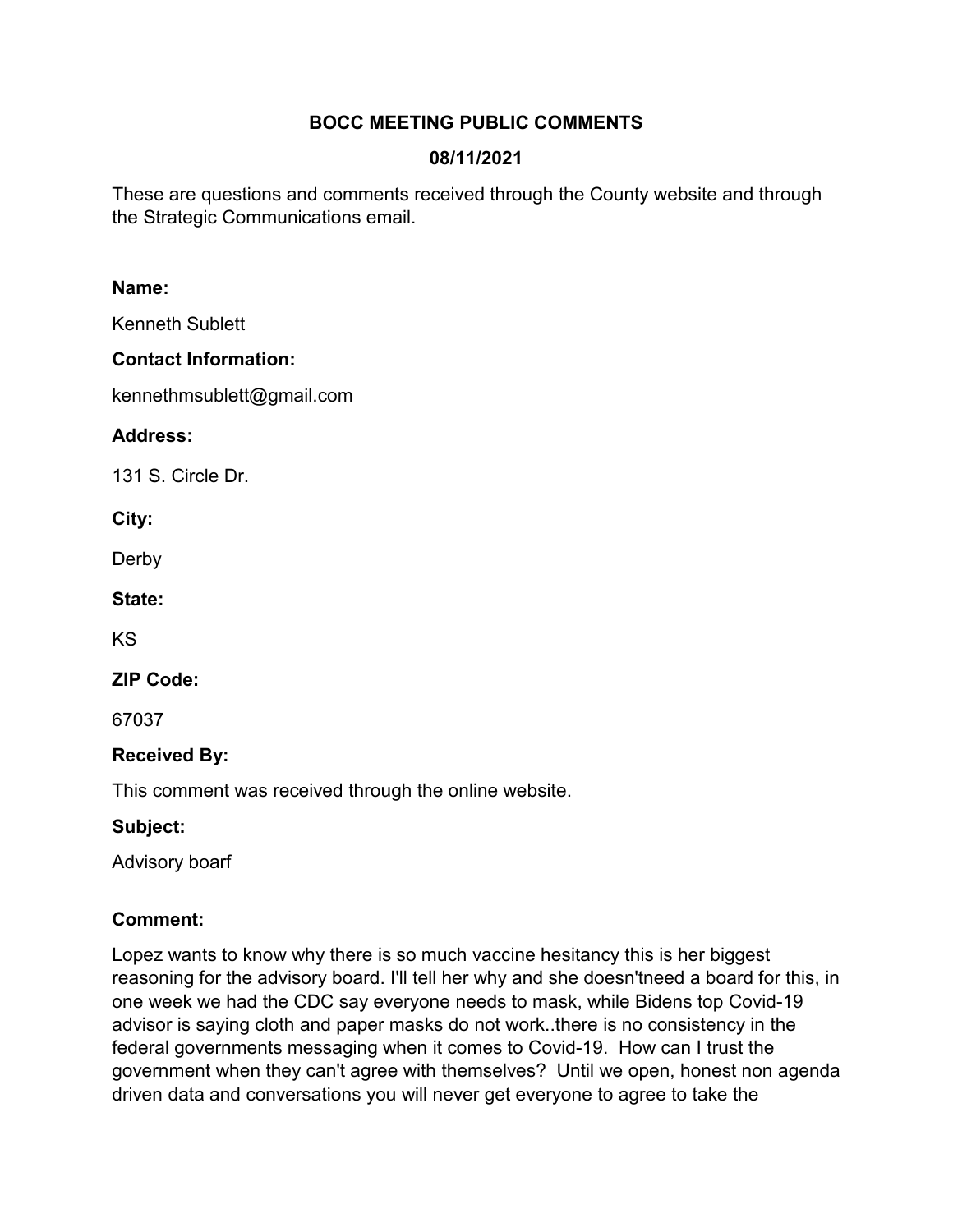vaccine...to this point dishonesty and agenda driven data has so infiltrated the government I don't think we can ever get to a point where everyone will trust the government.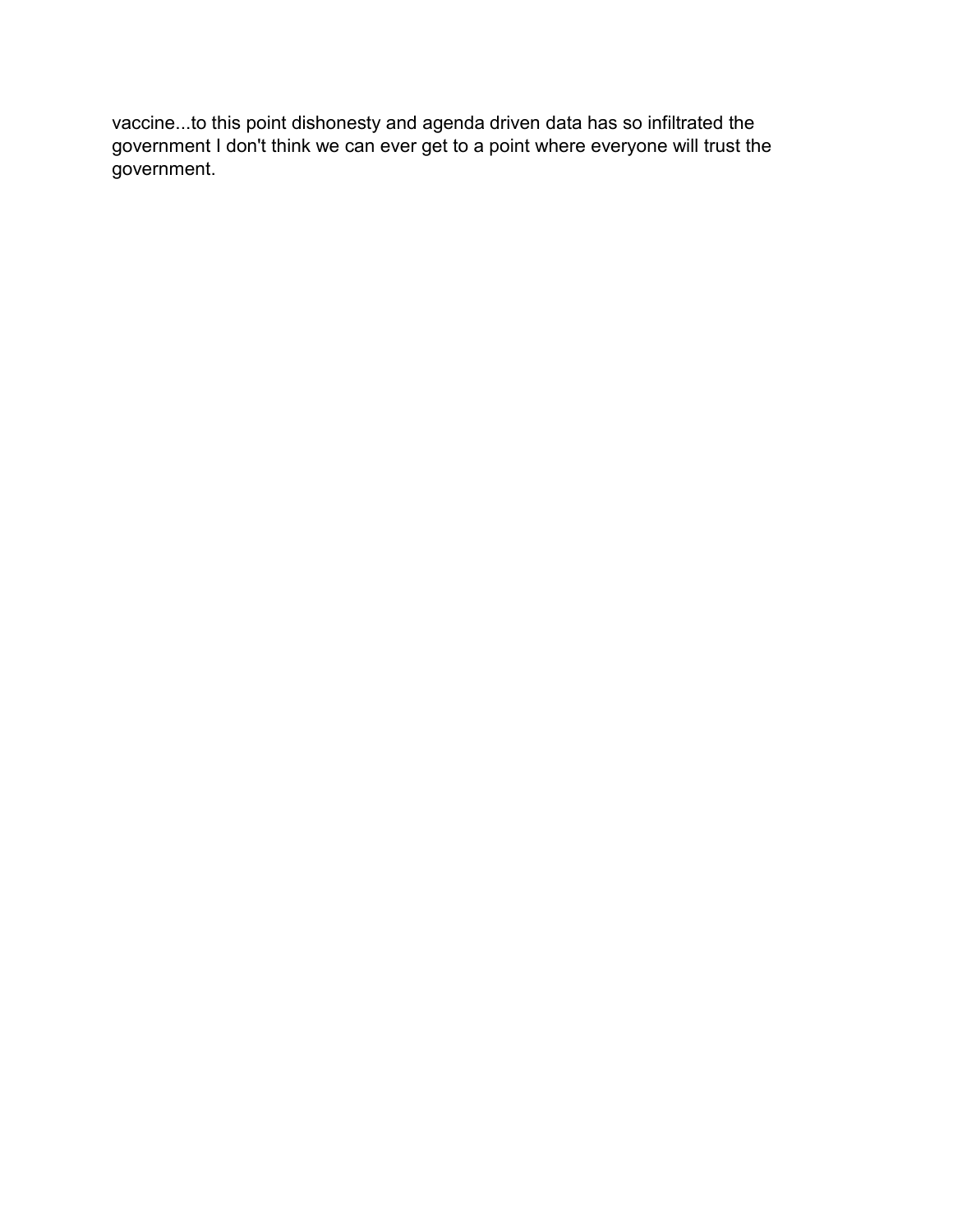Kenneth Sublett

## **Contact Information:**

kennethmsublett@gmail.com

# **Address:**

131 S. Circle Dr.

**City:** 

Derby

**State:** 

KS

# **ZIP Code:**

67037

# **Received By:**

This comment was received through the online website.

## **Subject:**

Advisory Board

## **Comment:**

What functional governmental role that is not already being met with current county makeup are we trying to fill with this board? Again just because other counties and departments have one doesn't constitute a need for sedgwick county.To try to figure out how to persuade the public to get vaccinated is not a valid excuse on its own either...there are other easier ways to figure that out like actually doing your job and talking to the people.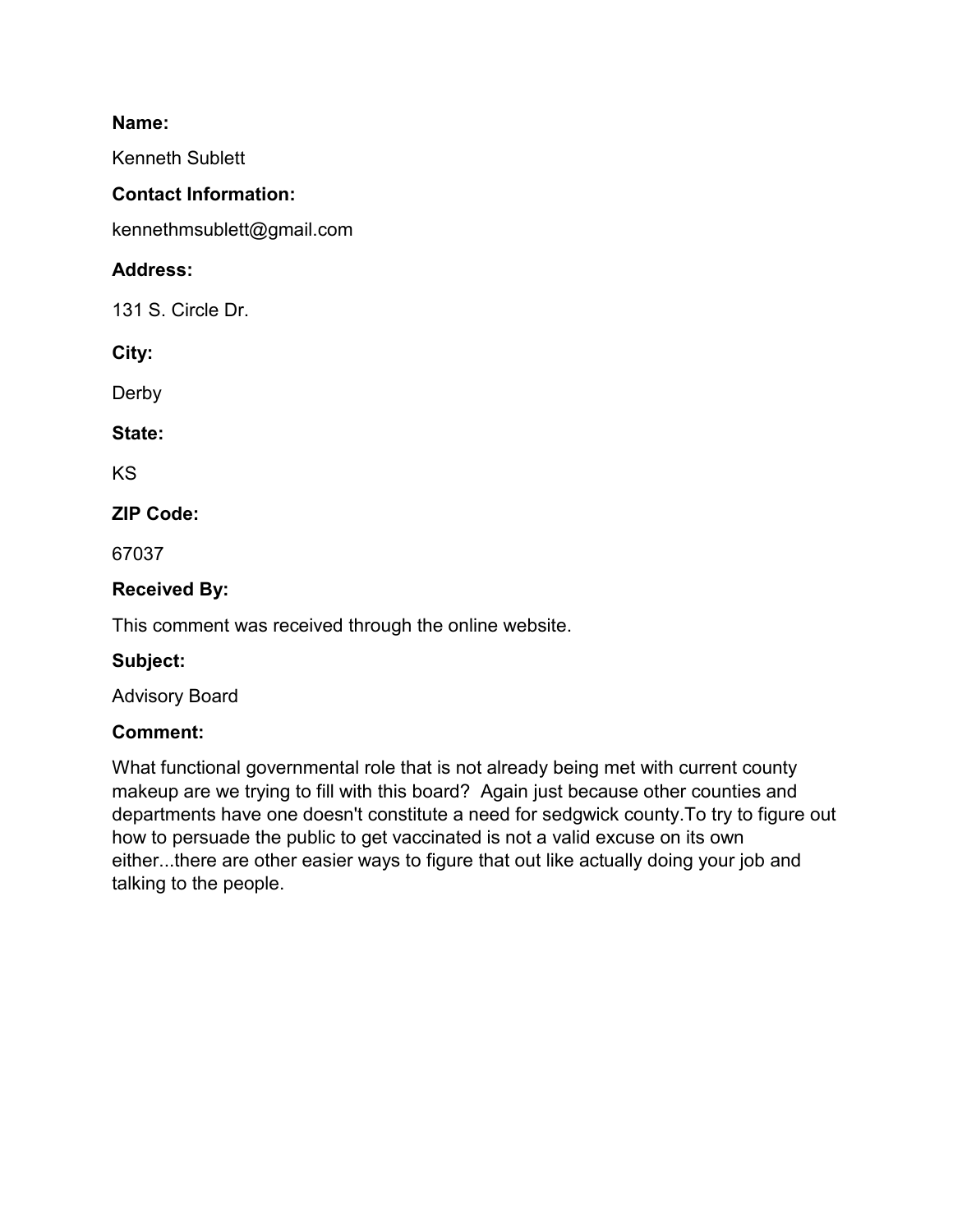Kenneth Sublett

## **Contact Information:**

kennethmsublett@gmail.com

# **Address:**

131 S. Circle Dr.

**City:** 

Derby

**State:** 

KS

# **ZIP Code:**

67037

# **Received By:**

This comment was received through the online website.

## **Subject:**

General covid

## **Comment:**

Mike Rowe recently wrote an article defending Americans right of choice even though he himself believes in the vaccine. I tell you what, even though I disagree with Mike Rowe on being so quick to getting the virus and I don't share his enthusiasm about the safety of the vaccines...I respect, that he respects my position on the matter. Same can be said about commissioner Howell.. Someone like them (not talking about Mikes celebrity status, but intellectual honesty of both Mike and Howell) could eventually convince me to take the vaccine. But the governments insistence at being hammer fisted and telling me I must shut up, trust them and take the jab..makes me dig in further in defiance.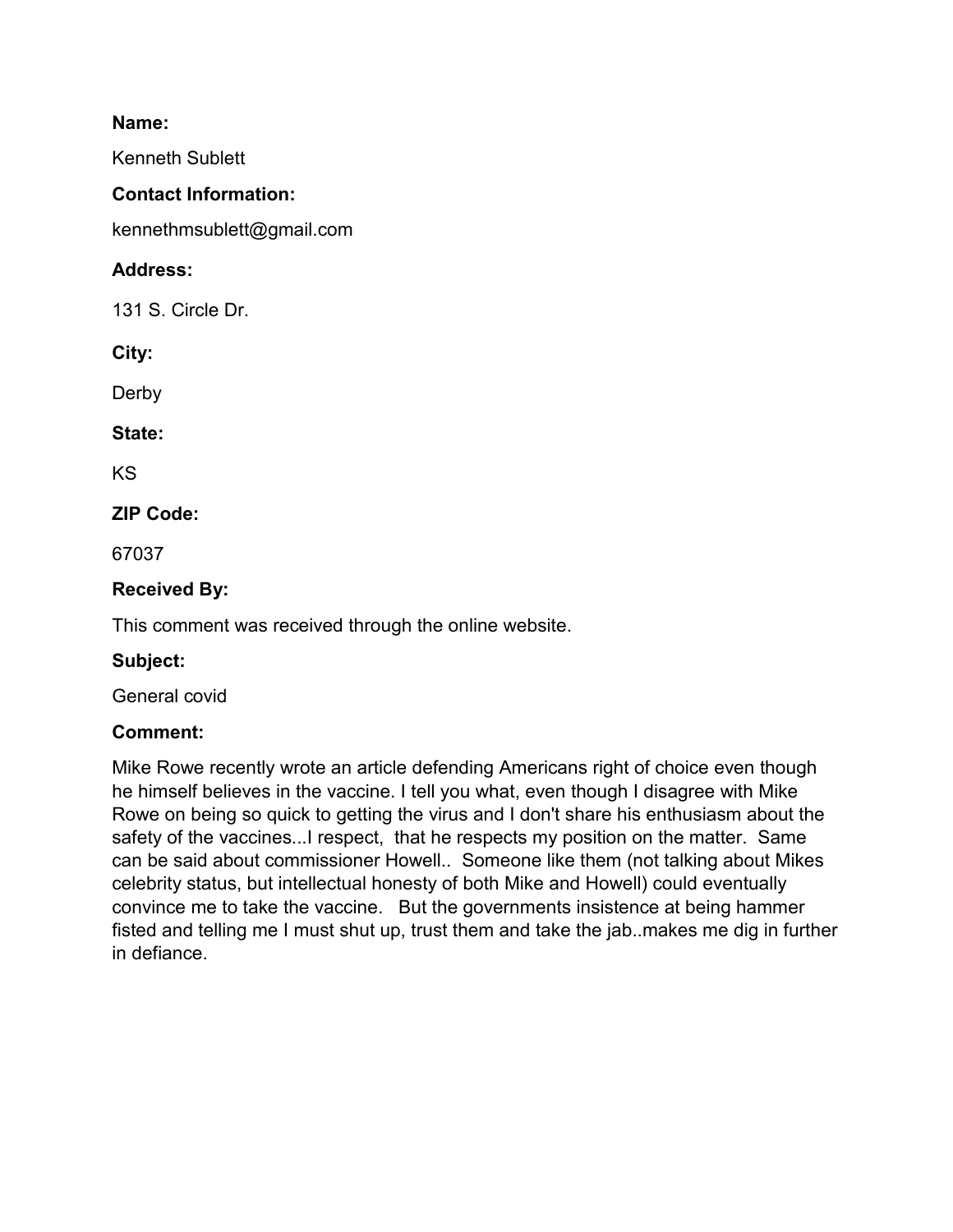Laurel Alkire

## **Contact Information:**

laurela@seniorservicesofwichita.org

# **Address:**

200 S. Walnut

**City:** 

**Wichita** 

## **State:**

KS

# **ZIP Code:**

67213

# **Received By:**

This comment was received through the online website.

## **Subject:**

Mill Levy Funding for Aging Programs

## **Comment:**

I want to thank the County Commissioner's for continued funding of Senior Services Programs that keep seniors at home and independent. You fund Meals on Wheels, Roving Pantry, the Senior Employment Program and our four senior centers. Without your support, 9,000+ seniors would not be able to stay active engaged, and in their home .where we all want to be.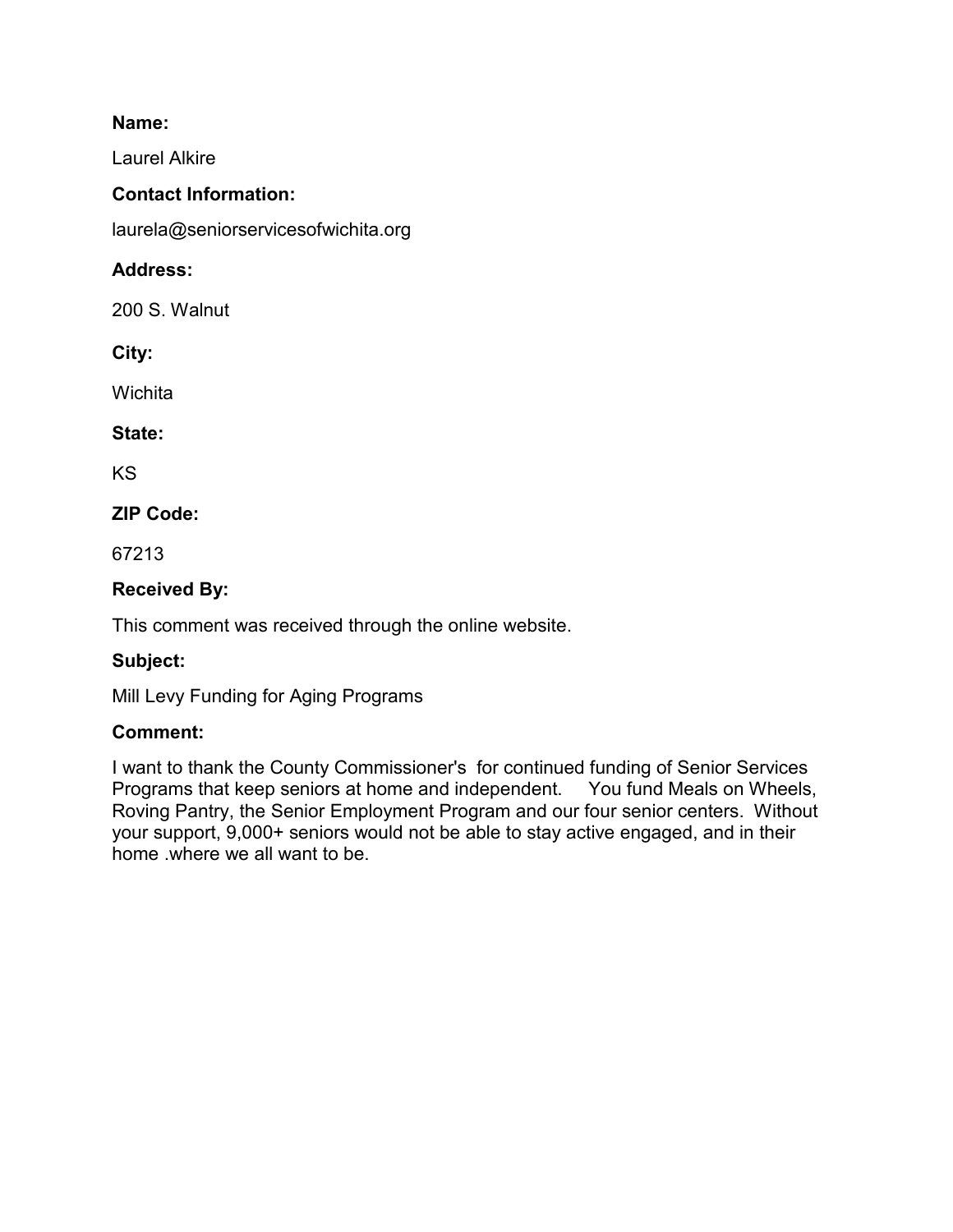Melissa Radell

#### **Contact Information:**

mradell@cox.net

#### **Address:**

**City:** 

#### **State:**

KS

**ZIP Code:** 

## **Received By:**

This comment was received through email.

#### **Subject:**

no more masks

## **Comment:**

As a concerned citizen and grandma to 8 school aged children, I felt I needed to speak out. I know as of now, most districts are going with the policy of parent choice concerning masks. My fear and the fear of many I have spoken with is that the masks will once again be mandated along with quarantines. I have been a special education para for 15 years so I feel I am qualified to speak on the issues of masking. I am fearful a repeat of last year will happen. If it does, all students will needlessly suffer again. Every day I and the others I work with had our students say, "I can't breath", I can't hear what the teacher is saying", I get headaches every day", "My face is breaking out" and many more complaints. So many of our students were quarantined but yet none of them became ill. So much learning and much needed structure was lost through all of this. 8 of my 9 grandchildren were quarantined several times. None of them ever became ill. Two of them have speech issues and lost out on valuable services that were in their IEP's. The online learning was not a viable option for my autistic grandson and many, many other children. Children with speech issues especially need to be able to see people's mouths. Several school psychologists I have spoken with were very surprised that parents have not taken legal action against schools for not meeting the children's goals in their IEP's. Viruses have always been here and always will be. We can not mask our way out of viruses. We need to teach everyone to do what has worked in the